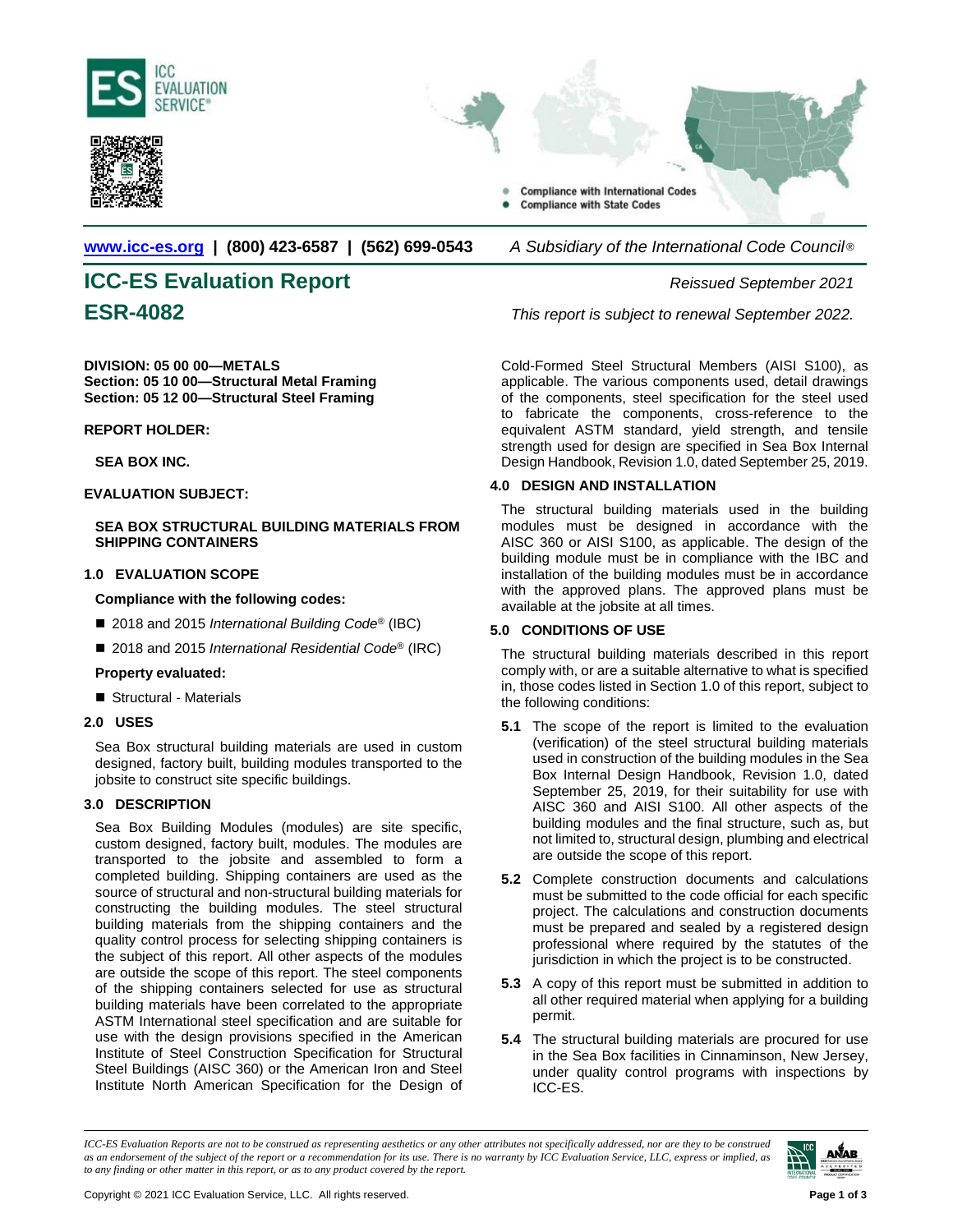#### **6.0 EVIDENCE SUBMITTED**

Data in accordance with the ICC-ES Acceptance Criteria for Structural Building Materials from Shipping Containers (AC462), dated October 2018.

#### **7.0 IDENTIFICATION**

**7.1** Each Sea Box Building Module manufactured from shipping container materials shall be labeled with the Sea Box, Inc. name and address, the manufacturing location, and the evaluation report number (ESR-4082).

**SEA BOX INC. 1 SEA BOX DRIVE EAST RIVERTON, NEW JERSEY 08077 (856) 303-1101 [www.seabox.com](http://www.seabox.com/) [chu@seabox.com](mailto:chu@seabox.com)**